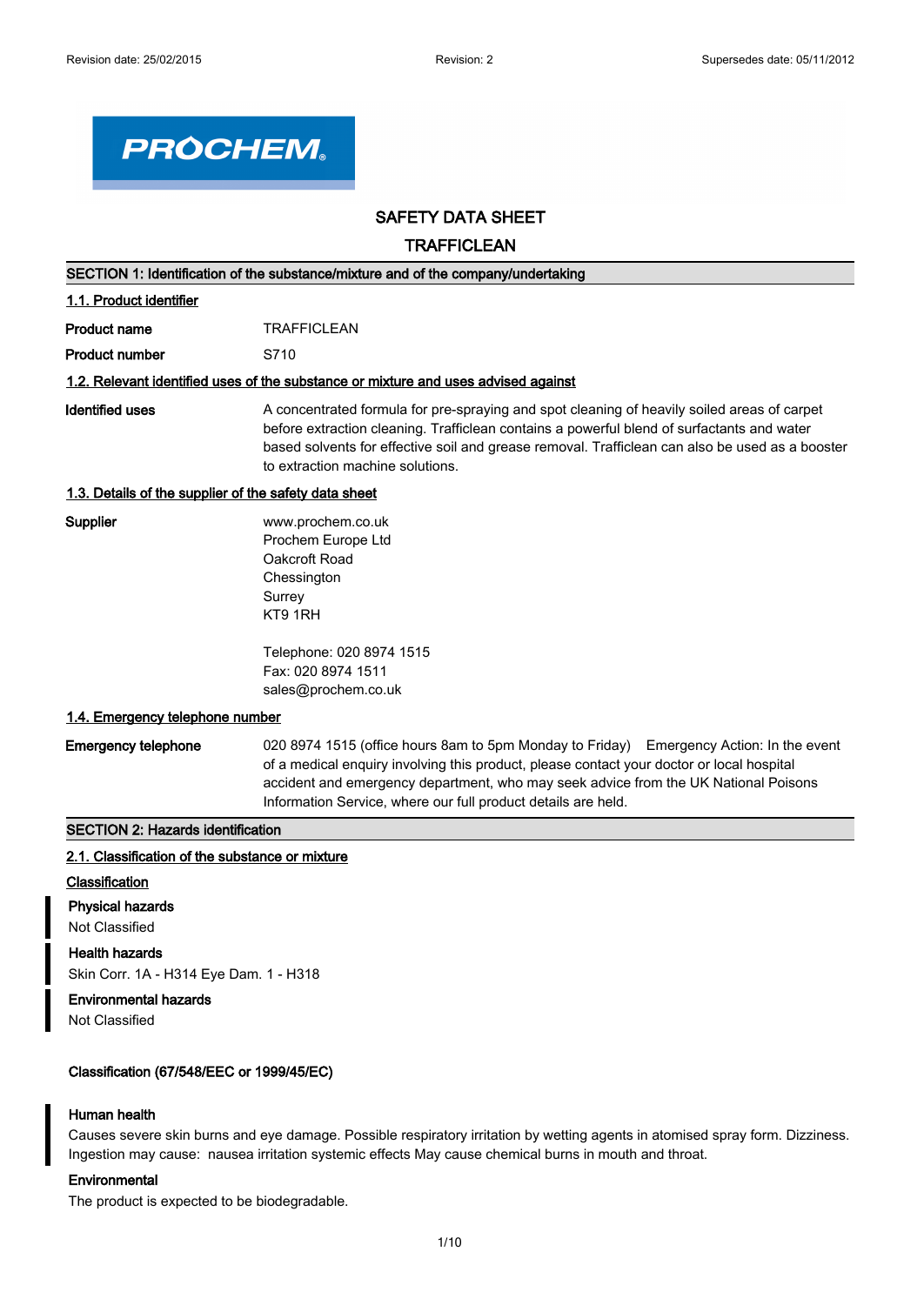## **2.2. Label elements**

# **Pictogram**

| Signal word                     | Danger                                                                                                                                                                                                |
|---------------------------------|-------------------------------------------------------------------------------------------------------------------------------------------------------------------------------------------------------|
| <b>Hazard statements</b>        |                                                                                                                                                                                                       |
|                                 | H314 Causes severe skin burns and eye damage.                                                                                                                                                         |
| <b>Precautionary statements</b> |                                                                                                                                                                                                       |
|                                 | P102 Keep out of reach of children.                                                                                                                                                                   |
|                                 | P260 Do not breathe spray.                                                                                                                                                                            |
|                                 | P280 Wear protective gloves/protective clothing/eye protection/face protection.                                                                                                                       |
|                                 | P301+P330+P331 IF SWALLOWED: Rinse mouth. Do NOT induce vomiting.                                                                                                                                     |
|                                 | P303+P361+P353 IF ON SKIN (or hair): Take off immediately all contaminated clothing. Rinse<br>skin with water/shower.                                                                                 |
|                                 | P305+P351+P338 IF IN EYES: Rinse cautiously with water for several minutes. Remove<br>contact lenses, if present and easy to do. Continue rinsing.                                                    |
|                                 | P310 Immediately call a POISON CENTER/doctor.                                                                                                                                                         |
| Contains                        | Alcohols, C9-11, ethoxylated, Disodium metasilicate                                                                                                                                                   |
| Detergent labelling             | <5% anionic surfactants, <5% cationic surfactants, <5% EDTA and salts thereof, <5% non-<br>ionic surfactants, < 5% perfumes, < 5% phosphates, Contains DMDM Hydantoin, Iodopropynyl<br>butylcarbamate |

## **2.3. Other hazards**

See section 8 for details of exposure limits.

# **SECTION 3: Composition/information on ingredients**

## **3.2. Mixtures**

| (2-Methoxymethylethoxy)propanol<br><b>CAS number: 34590-94-8 EC number: 252-104-2</b><br>Substance with a Community workplace exposure limit. |                                                              | 5-10%    |
|-----------------------------------------------------------------------------------------------------------------------------------------------|--------------------------------------------------------------|----------|
| <b>Classification</b><br>Not Classified                                                                                                       | Classification (67/548/EEC or 1999/45/EC)                    |          |
| Tetrapotassium pyrophosphate<br><b>CAS number: 7320-34-5 EC number: 230-785-7</b>                                                             |                                                              | $1 - 5%$ |
| <b>Classification</b><br>Eye Irrit. 2 - H319                                                                                                  | Classification (67/548/EEC or 1999/45/EC)<br>Xi:R36.         |          |
| Alcohols, C9-11, ethoxylated<br>CAS number: $68439-45-2$ EC number: $-$                                                                       |                                                              | $1 - 5%$ |
| <b>Classification</b><br>Eye Dam. 1 - H318<br>Acute Tox. 4 - H302                                                                             | Classification (67/548/EEC or 1999/45/EC)<br>Xn;R22. Xi;R41. |          |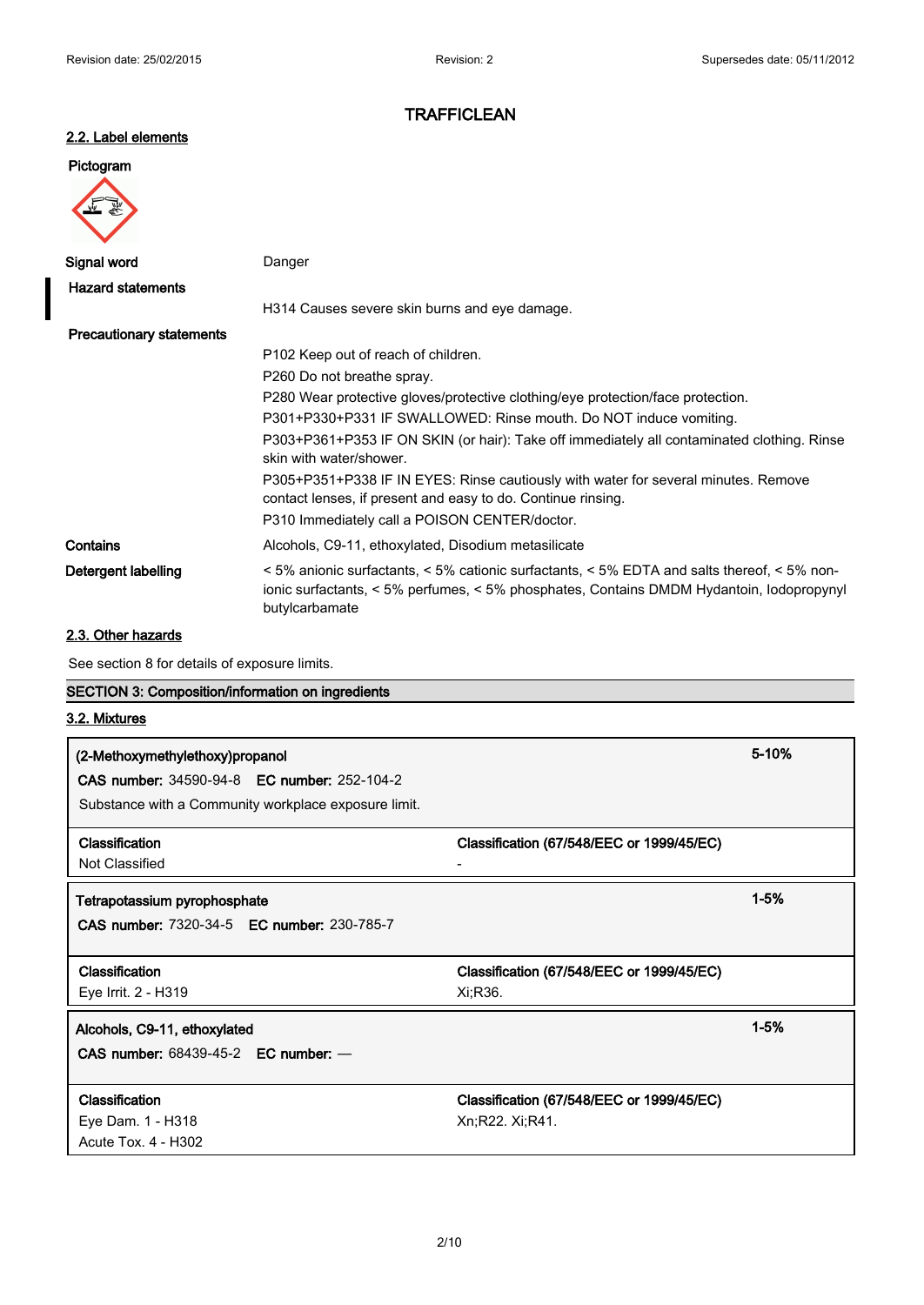# **Quaternary alkyl methyl amine ethoxylate methyl chloride <1%**

**CAS number:** 70750-47-9 **EC number:** — **M factor (Acute) =** 1

Skin Irrit. 2 - H315 Eye Dam. 1 - H318 Aquatic Acute 1 - H400

**Classification Classification (67/548/EEC or 1999/45/EC)** Acute Tox. 4 - H302 <br>
Xn;R22. Xi;R38,R41. N;R50.

The Full Text for all R-Phrases and Hazard Statements are Displayed in Section 16.

#### **SECTION 4: First aid measures**

#### **4.1. Description of first aid measures**

#### **Inhalation**

Move affected person to fresh air and keep warm and at rest in a position comfortable for breathing. Get medical attention if any discomfort continues.

#### **Ingestion**

Do not induce vomiting. Rinse mouth thoroughly with water. Give plenty of water to drink. Never give anything by mouth to an unconscious person. Get medical attention.

#### **Skin contact**

Rinse immediately with plenty of water. Get medical attention if irritation persists after washing.

#### **Eye contact**

Rinse immediately with plenty of water. Remove any contact lenses and open eyelids wide apart. Continue to rinse for at least 15 minutes. Get medical attention.

#### **4.2. Most important symptoms and effects, both acute and delayed**

#### **Skin contact**

Causes severe skin burns and eye damage.

#### **Eye contact**

May cause permanent damage if eye is not immediately irrigated.

#### **4.3. Indication of any immediate medical attention and special treatment needed**

#### **Notes for the doctor**

Treat symptomatically.

#### **SECTION 5: Firefighting measures**

#### **5.1. Extinguishing media**

#### **Suitable extinguishing media**

The product is not flammable. Use fire-extinguishing media suitable for the surrounding fire. Water spray, dry powder or carbon dioxide.

#### **5.2. Special hazards arising from the substance or mixture**

#### **Specific hazards**

No unusual fire or explosion hazards noted.

#### **Hazardous combustion products**

Thermal decomposition or combustion products may include the following substances: Oxides of carbon.

#### **5.3. Advice for firefighters**

#### **Special protective equipment for firefighters**

Wear positive-pressure self-contained breathing apparatus (SCBA) and appropriate protective clothing.

#### **SECTION 6: Accidental release measures**

#### **6.1. Personal precautions, protective equipment and emergency procedures**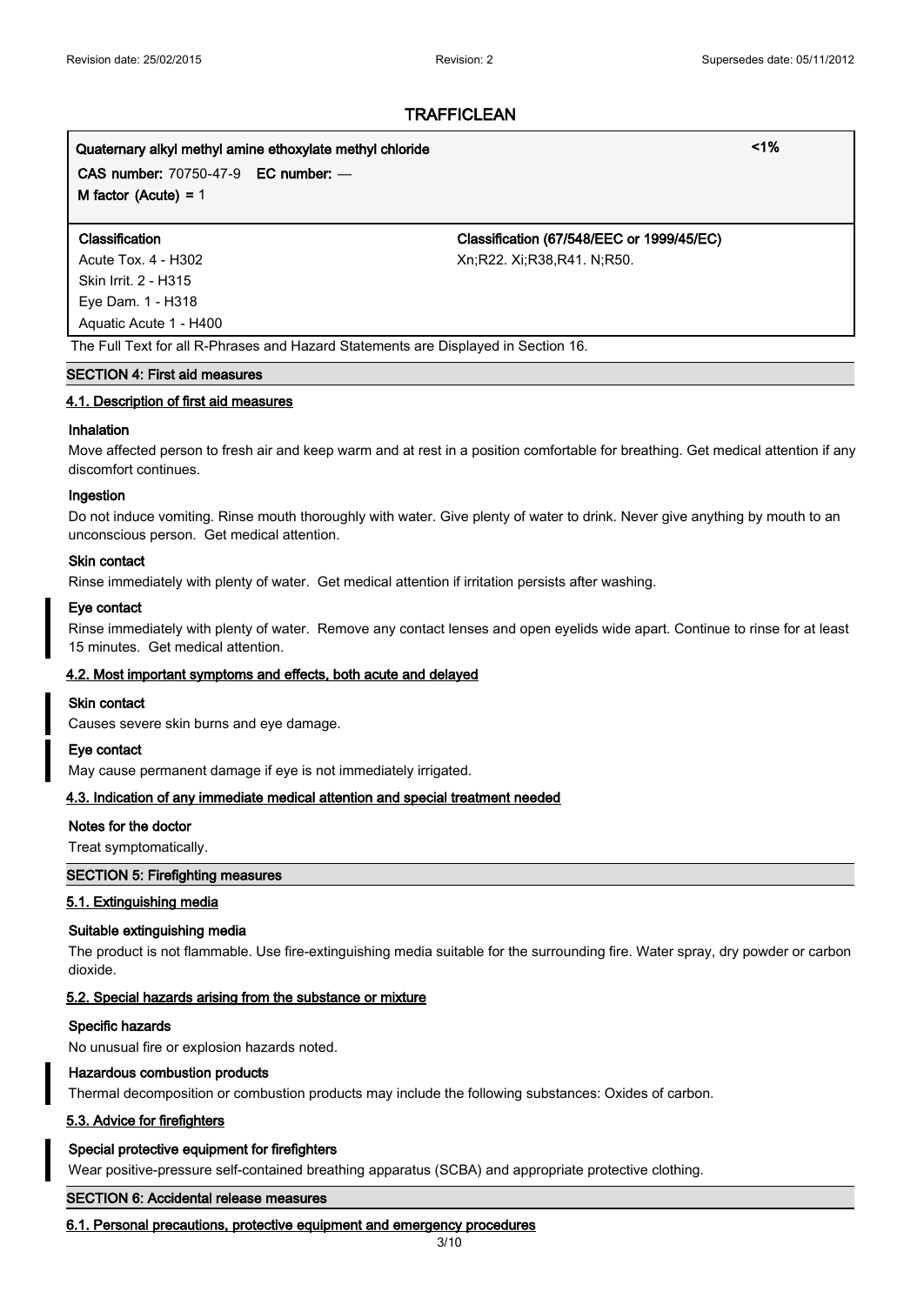#### **Personal precautions**

Wear protective clothing as described in Section 8 of this safety data sheet.

#### **6.2. Environmental precautions**

#### **Environmental precautions**

Do not discharge into drains or watercourses or onto the ground.

#### **6.3. Methods and material for containment and cleaning up**

#### **Methods for cleaning up**

Absorb spillage with non-combustible, absorbent material. Collect and place in suitable waste disposal containers and seal securely. Dispose of waste to licensed waste disposal site in accordance with the requirements of the local Waste Disposal Authority.

#### **6.4. Reference to other sections**

#### **Reference to other sections**

For personal protection, see Section 8. For waste disposal, see Section 13.

#### **SECTION 7: Handling and storage**

#### **7.1. Precautions for safe handling**

#### **Usage precautions**

Wear protective clothing as described in Section 8 of this safety data sheet. Wash hands after handling. Wash contaminated clothing before reuse. Do not eat, drink or smoke when using the product.

#### **7.2. Conditions for safe storage, including any incompatibilities**

#### **Storage precautions**

Keep out of the reach of children. Store in closed original container at temperatures between 5°C and 30°C.

#### **7.3. Specific end use(s)**

#### **Specific end use(s)**

The identified uses for this product are detailed in Section 1.2.

## **SECTION 8: Exposure Controls/personal protection**

#### **8.1. Control parameters**

#### **Occupational exposure limits**

#### **(2-Methoxymethylethoxy)propanol**

Long-term exposure limit (8-hour TWA): IOELV 50 ppm 308 mg/m3 Sk

IOELV = Indicative occupational exposure limit value.

Sk = Can be absorbed through skin.

#### **Ingredient comments**

No exposure limits known for ingredient(s).

#### **8.2. Exposure controls**

#### **Protective equipment**





#### **Appropriate engineering controls**

Provide adequate ventilation.

#### **Eye/face protection**

Side shield safety glasses are recommended when handling concentrate or during spray application.

#### **Hand protection**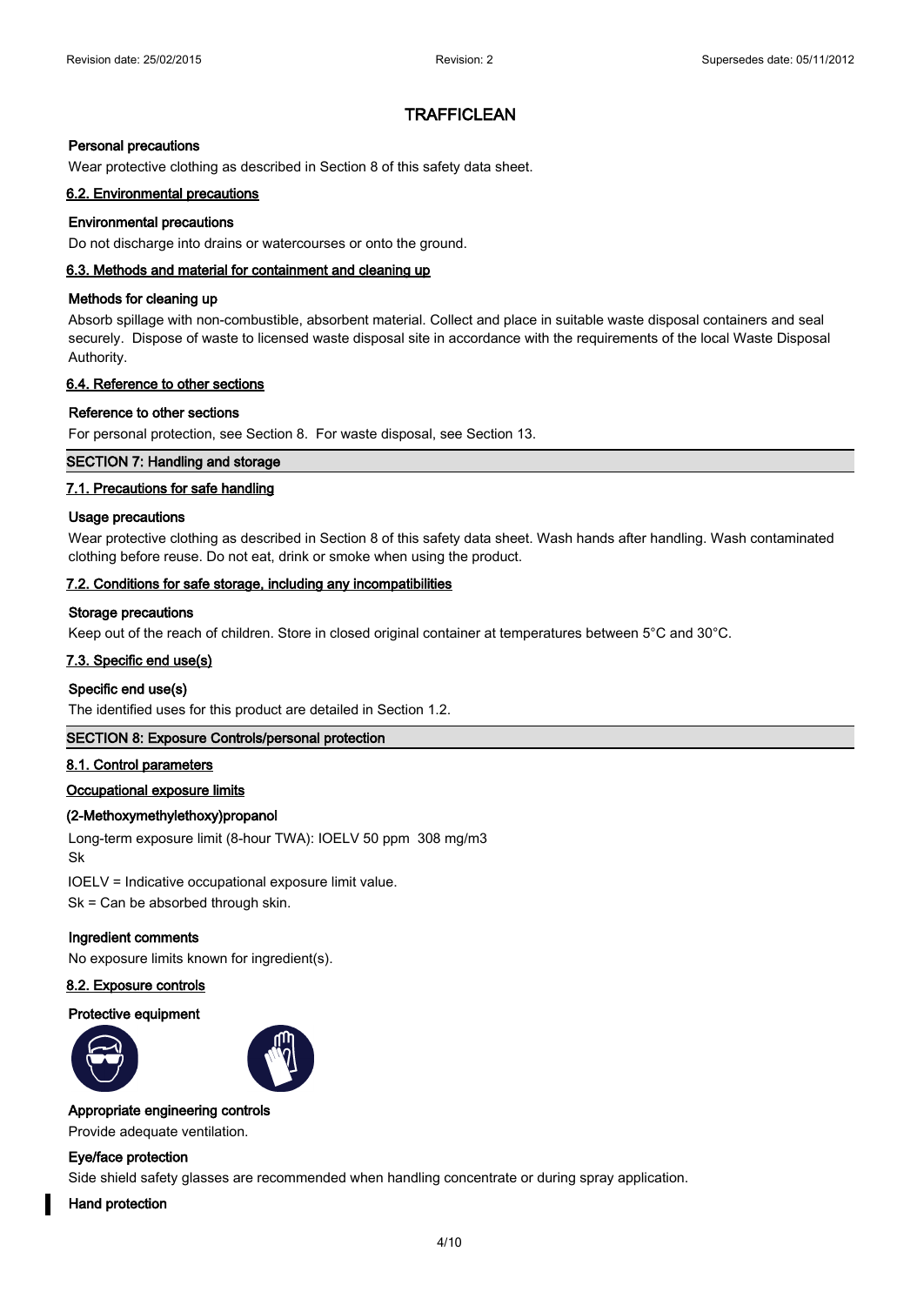Wear protective gloves. It is recommended that gloves are made of the following material: Nitrile rubber. Protective gloves should be inspected for wear before use and replaced regularly in accordance with the manufacturers specifications.

#### **Hygiene measures**

Wash hands after handling. Wash contaminated clothing before reuse. Do not eat, drink or smoke when using the product.

#### **Respiratory protection**

Not required in normal use. For situations where recommended exposure limits may be exceeded or where there is a risk of inhalation of fine spray mists, a suitable respirator face mask is recommended.

#### **SECTION 9: Physical and Chemical Properties**

#### **9.1. Information on basic physical and chemical properties**

**Appearance**

Clear liquid.

**Colour** Turquoise Green.

**Odour**

Green. Mint

#### **pH**

pH (concentrated solution): 12.5 pH (diluted solution): 11

**Initial boiling point and range**

100°C

**Flash point** Not applicable.

**Evaporation rate** Not determined.

**Upper/lower flammability or explosive limits** Not applicable.

**Vapour pressure** Not determined.

**Vapour density** Not determined.

**Relative density** 1.046

**Solubility(ies)** Soluble in water.

**Partition coefficient** Not determined.

**Viscosity** Not determined.

**Explosive properties** Not applicable.

**Oxidising properties** Not applicable.

**9.2. Other information**

**Other information**

None.

**SECTION 10: Stability and reactivity**

**10.1. Reactivity**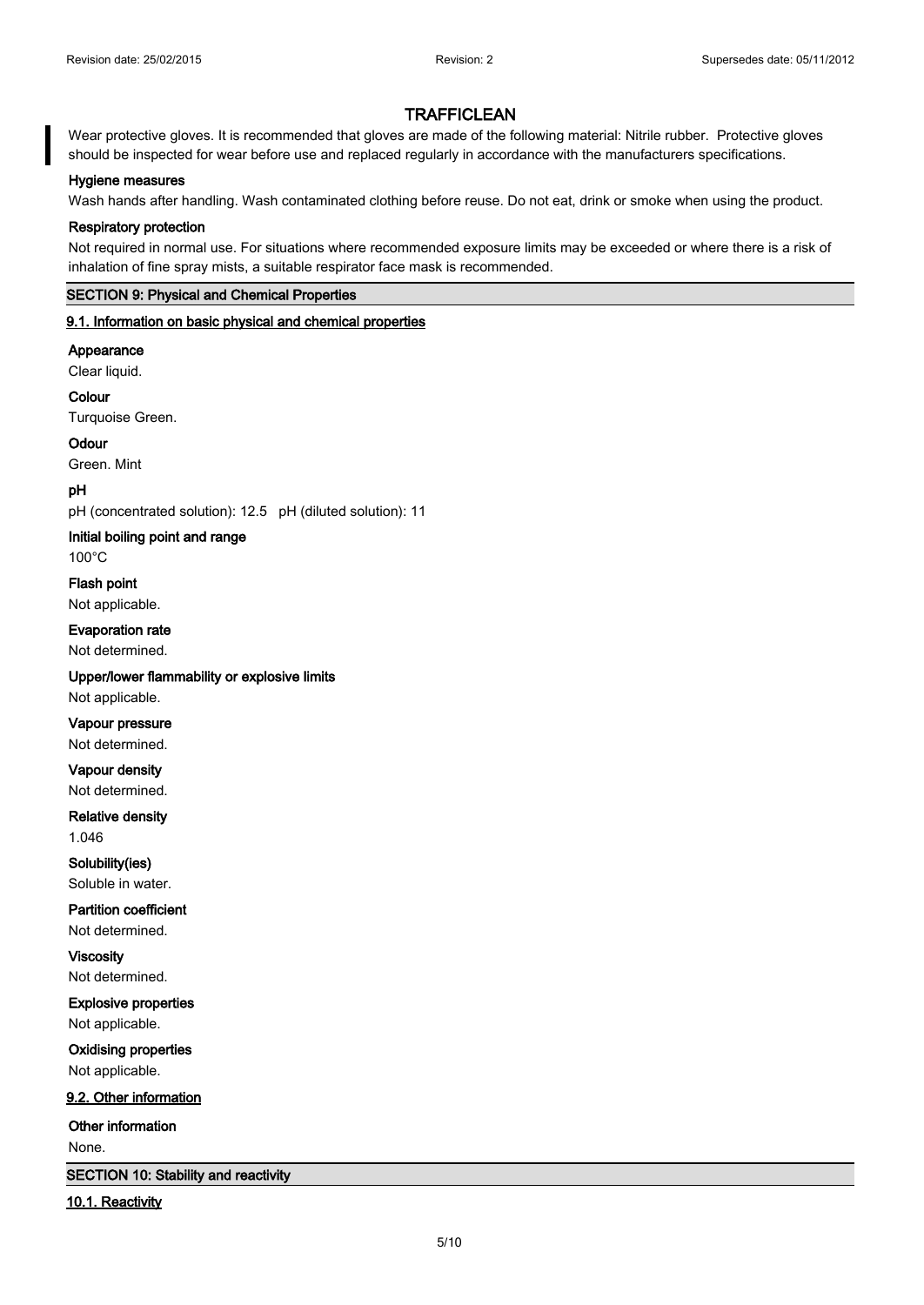There are no known reactivity hazards associated with this product.

#### **10.2. Chemical stability**

#### **Stability**

Stable at normal ambient temperatures and when used as recommended.

#### **10.3. Possibility of hazardous reactions**

Not determined.

#### **10.4. Conditions to avoid**

Store in closed original container at temperatures between 5°C and 30°C. Protect from freezing and direct sunlight.

#### **10.5. Incompatible materials**

#### **Materials to avoid**

Strong acids. Strong oxidising agents.

#### **10.6. Hazardous decomposition products**

Thermal decomposition or combustion products may include the following substances: Oxides of carbon.

#### **SECTION 11: Toxicological information**

#### **11.1. Information on toxicological effects**

#### **Toxicological effects**

Possible respiratory irritation by wetting agents in atomised spray form. Excessive inhalation of spray, mist or vapour may cause temporary respiratory irritation. Dizziness. Ingestion may cause: nausea irritation May cause chemical burns in mouth and throat.

## **Acute toxicity - oral**

**ATE oral (mg/kg)**

40,000.0

#### **Skin corrosion/irritation**

**Skin corrosion/irritation** Causes severe burns.

#### **Serious eye damage/irritation**

Contact with concentrate or solution May cause severe eye irritation. Risk of serious damage to eyes. May cause possible injury if not promptly rinsed.

**Skin sensitisation** None known.

## **Germ cell mutagenicity**

#### **Genotoxicity - in vivo**

No effects expected based upon current data.

#### **Carcinogenicity**

No effects expected based upon current data.

#### **Reproductive toxicity**

#### **Reproductive toxicity - fertility**

No effects expected based upon current data.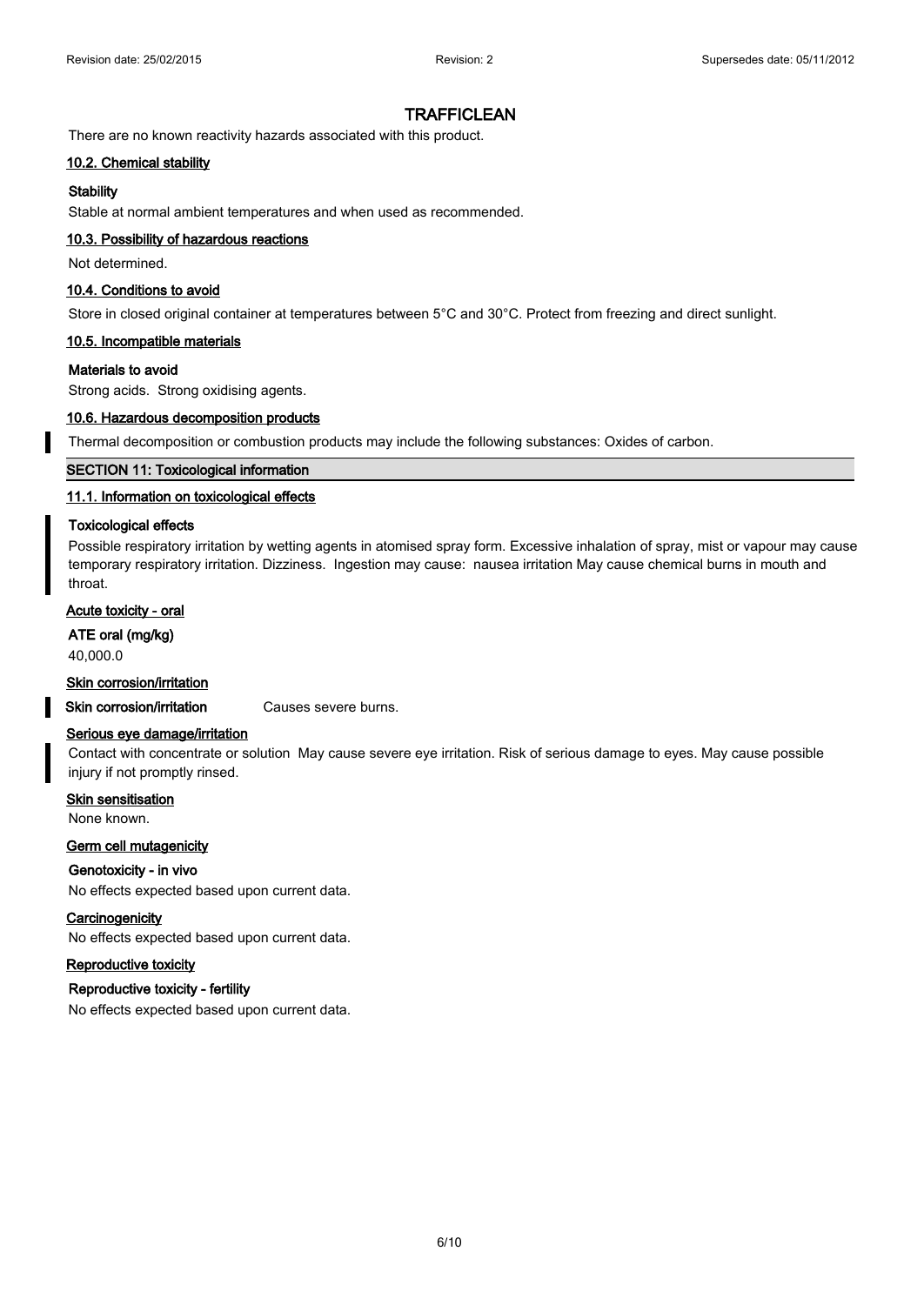#### **Toxicological information on ingredients.**

**(2-Methoxymethylethoxy)propanol**

## **Acute toxicity - oral**

**Acute toxicity oral (LD50 mg/kg)**

5,135

#### **Species**

Rat

## **Acute toxicity - dermal**

**Acute toxicity dermal (LD50 mg/kg)**

20

## **Species**

Rabbit

#### **Tetrapotassium pyrophosphate**

#### **Acute toxicity - oral**

**Acute toxicity oral (LD50 mg/kg)**

2,000

**Species**

Mouse

**Acute toxicity - dermal**

**Acute toxicity dermal (LD50 mg/kg)**

4000

## **Species**

Rabbit

**Alcohols, C9-11, ethoxylated**

## **Acute toxicity - oral Acute toxicity oral (LD50 mg/kg)** 300

**Acute toxicity - dermal Acute toxicity dermal (LD50 mg/kg)** 2000

## **SECTION 12: Ecological Information**

## **12.1. Toxicity**

The product is not expected to be hazardous to the environment.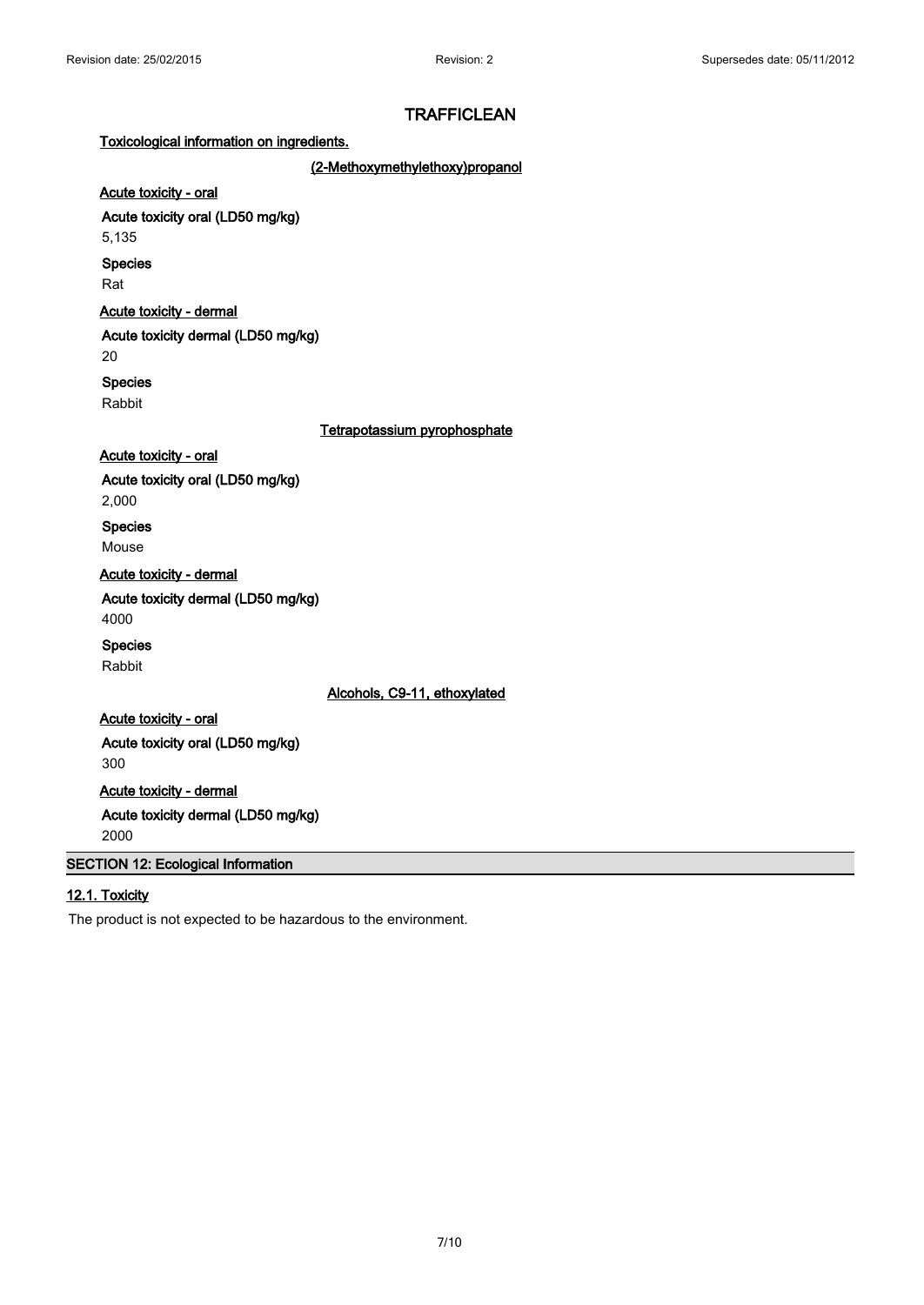#### **Ecological information on ingredients.**

#### **(2-Methoxymethylethoxy)propanol**

#### **Acute toxicity - fish**

LC<sub>50</sub>, 96 hours: >10000 mg/l, Fish

## **Acute toxicity - aquatic invertebrates**

EC<sub>50</sub>, 48 hours: 1919 mg/l, Daphnia magna

#### **Acute toxicity - aquatic plants**

IC<sub>50</sub>, 72 hours: >969 mg/l, Algae

#### **Alcohols, C9-11, ethoxylated**

#### **Acute toxicity - fish**

LC50,  $>$ : > 10 mg/l,

#### **Acute toxicity - aquatic invertebrates**

 $EC_{50}$ , >: > 1 mg/l,

#### **Acute toxicity - aquatic plants**

 $IC_{50}$ , >: > 10 mg/l,

## **12.2. Persistence and degradability**

#### **Persistence and degradability**

The surfactant(s) contained in this product complies(comply) with the biodegradability criteria as laid down in Regulation (EC) No. 648/2004 on detergents. Data to support this assertion are held at the disposal of the competent authorities of the Member States and will be made available to them at their direct request, or at the request of a detergent manufacturer.

#### **Ecological information on ingredients.**

#### **(2-Methoxymethylethoxy)propanol**

**Chemical oxygen demand** 2.02

#### **12.3. Bioaccumulative potential**

Not known.

## **Partition coefficient**

Not determined.

#### **Ecological information on ingredients.**

**(2-Methoxymethylethoxy)propanol**

# **Partition coefficient**

: -0.35

## **12.4. Mobility in soil**

#### **Mobility**

The product is soluble in water.

#### **12.5. Results of PBT and vPvB assessment**

This product does not contain any substances classified as PBT or vPvB.

#### **12.6. Other adverse effects**

None known.

#### **SECTION 13: Disposal considerations**

#### **13.1. Waste treatment methods**

#### **Disposal methods**

Dispose of waste to licensed waste disposal site in accordance with the requirements of the local Waste Disposal Authority. Empty containers should be rinsed with water then crushed and disposed of at legal waste disposal site.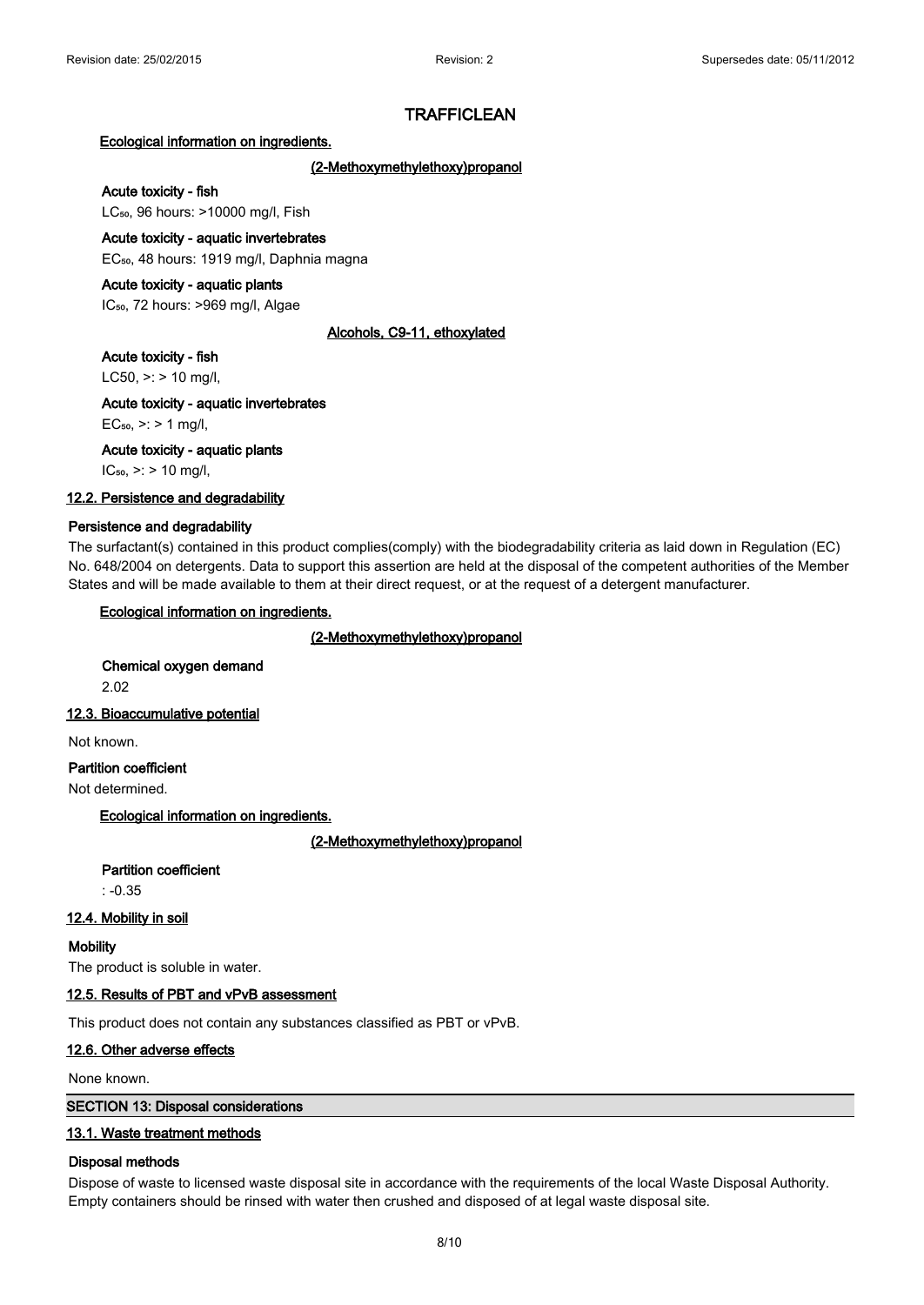#### **SECTION 14: Transport information**

#### **14.1. UN number**

| UN No. (ADR/RID) | 3266 |
|------------------|------|

**UN No. (IMDG)** 3266

#### **14.2. UN proper shipping name**

Corrosive liquid, basic, inorganic, N.O.S. (contains disodium trioxosilicate)

#### **14.3. Transport hazard class(es)**

| <b>ADR/RID class</b> | 8 |
|----------------------|---|
| <b>IMDG class</b>    | 8 |
| 14.4. Packing group  |   |

- **ADR/RID packing group** III
- **IMDG packing group III**

#### **14.5. Environmental hazards**

**Environmentally hazardous substance/marine pollutant**

No.

#### **14.6. Special precautions for user**

None.

#### **14.7. Transport in bulk according to Annex II of MARPOL73/78 and the IBC Code**

Not applicable.

**SECTION 15: Regulatory information**

#### **15.1. Safety, health and environmental regulations/legislation specific for the substance or mixture**

#### **National regulations**

The Control of Substances Hazardous to Health Regulations 2002 (SI 2002 No. 2677) (as amended). The Chemicals (Hazard Information and Packaging for Supply) Regulations 2009 (SI 2009 No. 716).

#### **EU legislation**

Regulation (EC) No 1907/2006 of the European Parliament and of the Council of 18 December 2006 concerning the Registration, Evaluation, Authorisation and Restriction of Chemicals (REACH) (as amended). Regulation (EC) No 1272/2008 of the European Parliament and of the Council of 16 December 2008 on classification, labelling and packaging of substances and mixtures (as amended).

#### **15.2. Chemical safety assessment**

No chemical safety assessment has been carried out.

## **SECTION 16: Other information**

**General information**

Telephone 020 8974 1515

#### **Revision comments**

NOTE: Lines within the margin indicate significant changes from the previous revision.

| Revision date        | 25/02/2015     |
|----------------------|----------------|
| Revision             | 2              |
| Supersedes date      | 05/11/2012     |
| Signature            | Aaron Saunders |
| Risk phrases in full |                |